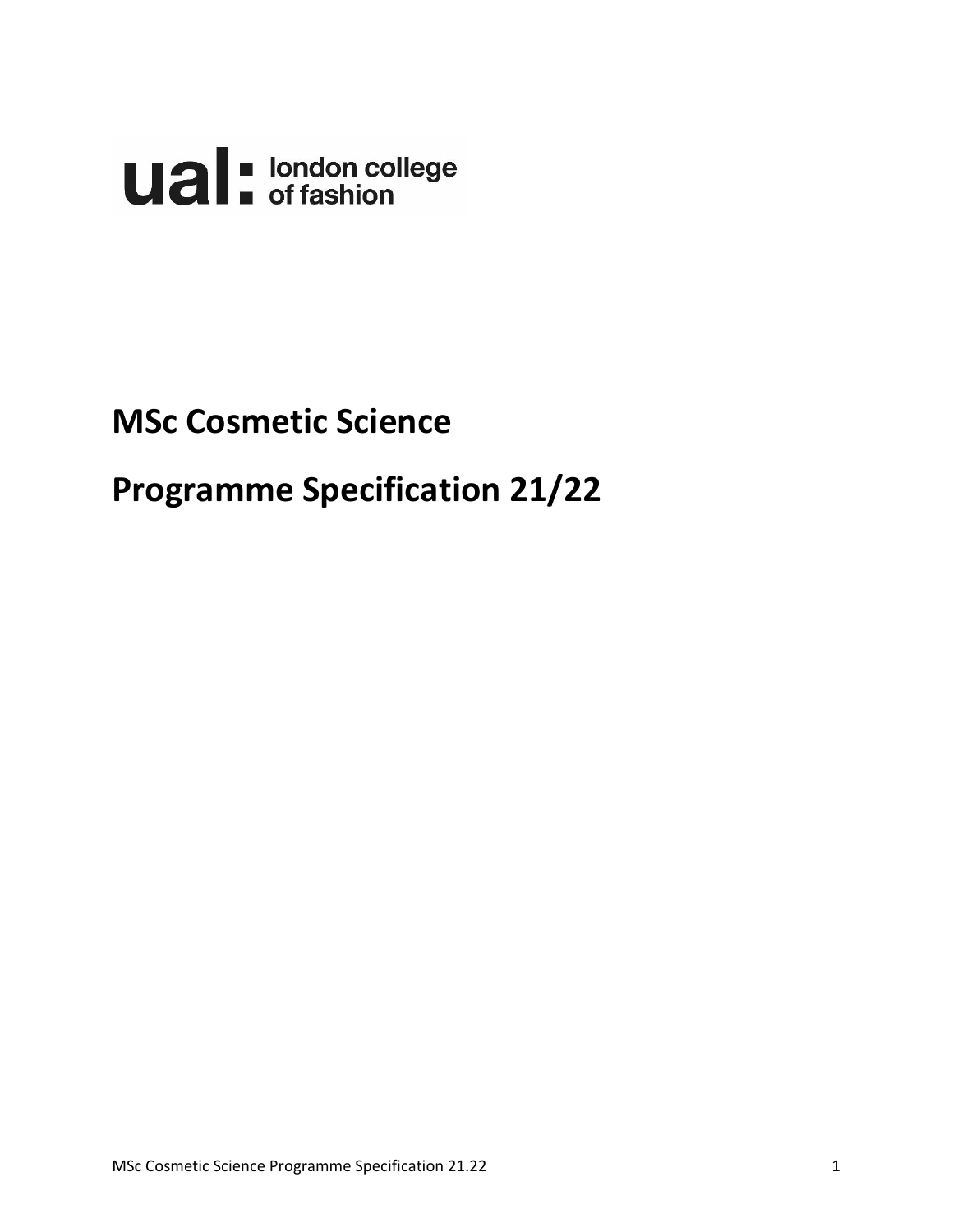| <b>Awarding Body</b>                        | University of the Arts London                                                                                                                                                                                                                                                                                                                                                                                                                                                                                                                       |
|---------------------------------------------|-----------------------------------------------------------------------------------------------------------------------------------------------------------------------------------------------------------------------------------------------------------------------------------------------------------------------------------------------------------------------------------------------------------------------------------------------------------------------------------------------------------------------------------------------------|
| <b>College</b>                              | London College of Fashion                                                                                                                                                                                                                                                                                                                                                                                                                                                                                                                           |
| <b>School</b>                               | <b>Fashion Business School</b>                                                                                                                                                                                                                                                                                                                                                                                                                                                                                                                      |
| Programme                                   | Science Programme (L017)                                                                                                                                                                                                                                                                                                                                                                                                                                                                                                                            |
| <b>Course AOS Code</b>                      | LCFIMCOSS01                                                                                                                                                                                                                                                                                                                                                                                                                                                                                                                                         |
| <b>FHEQ Level</b>                           | Level 7 Masters                                                                                                                                                                                                                                                                                                                                                                                                                                                                                                                                     |
| <b>Course Credits</b>                       | 480                                                                                                                                                                                                                                                                                                                                                                                                                                                                                                                                                 |
| <b>Mode</b>                                 | <b>Full Time</b>                                                                                                                                                                                                                                                                                                                                                                                                                                                                                                                                    |
| <b>Duration of Course</b>                   | 4 years                                                                                                                                                                                                                                                                                                                                                                                                                                                                                                                                             |
| <b>Valid From</b>                           | September 1st 2021                                                                                                                                                                                                                                                                                                                                                                                                                                                                                                                                  |
| <b>QAA Subject Benchmark</b>                | Chemistry, Pharmacy                                                                                                                                                                                                                                                                                                                                                                                                                                                                                                                                 |
| <b>Collaboration</b>                        | N/A                                                                                                                                                                                                                                                                                                                                                                                                                                                                                                                                                 |
| <b>UAL Subject</b><br><b>Classification</b> | Business & management, and science                                                                                                                                                                                                                                                                                                                                                                                                                                                                                                                  |
| <b>JACS Code</b>                            | F100 - Chemistry                                                                                                                                                                                                                                                                                                                                                                                                                                                                                                                                    |
| <b>UCAS Code</b>                            | W297                                                                                                                                                                                                                                                                                                                                                                                                                                                                                                                                                |
| <b>PSRB</b>                                 | N/A                                                                                                                                                                                                                                                                                                                                                                                                                                                                                                                                                 |
| Work placement offered                      | Yes                                                                                                                                                                                                                                                                                                                                                                                                                                                                                                                                                 |
| <b>Course Entry</b><br><b>Requirements</b>  | The standard minimum entry requirements for this course<br>are:<br>One or a combination of the following accepted full level 3<br>qualifications:<br>• Three A Level passes to a minimum of 120 new UCAS<br>tariff points (equivalent to 300 old UCAS tariff<br>points) – one of the subjects must be Chemistry,<br>Biology or Physics at a minimum grade of C or<br>equivalent;<br>. DDD at BTEC Extended Diploma in a relevant Science<br>subject;<br>• or equivalent EU or non-EU qualifications such as<br>International Baccalaureate Diploma; |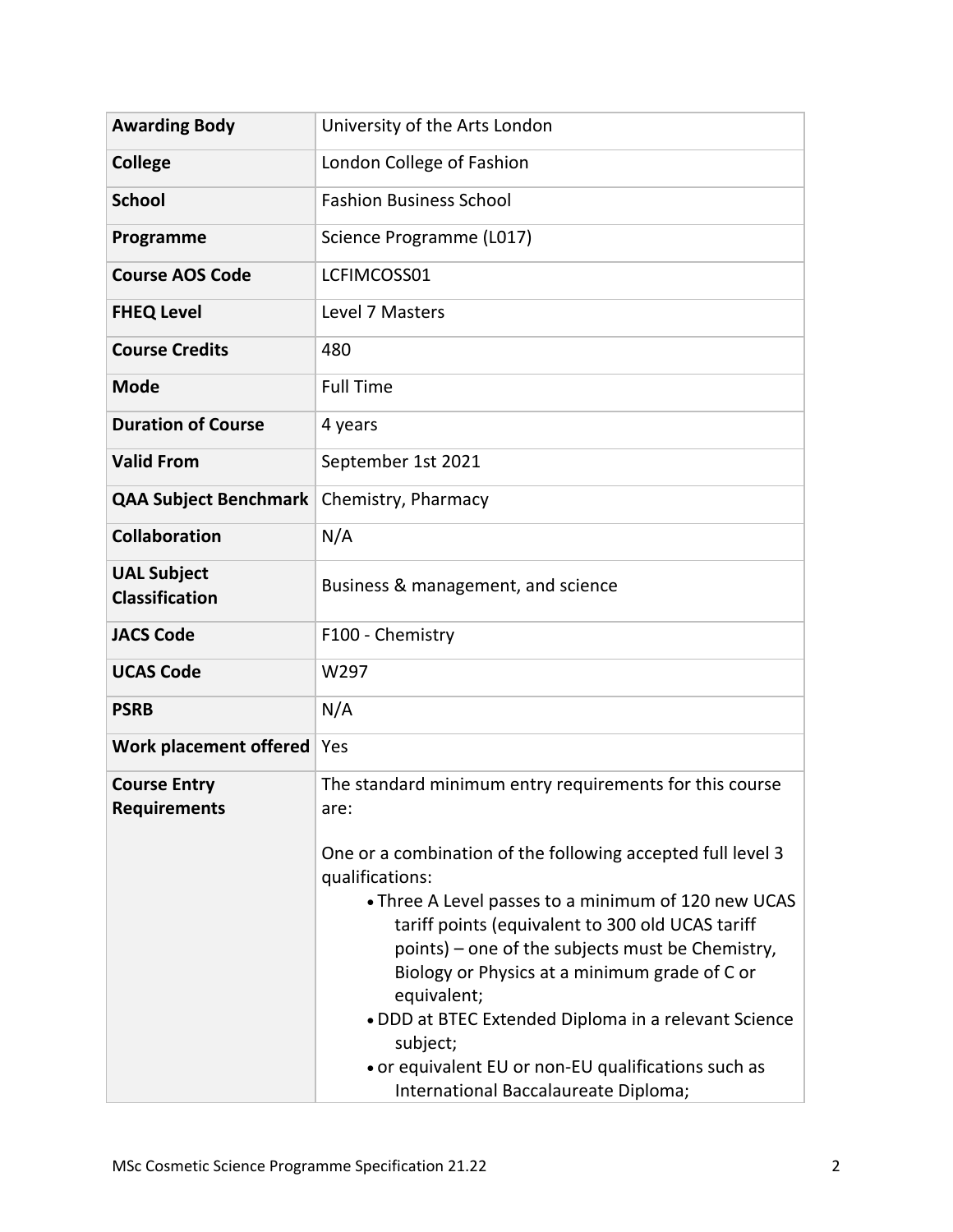|                               | • and Five GCSE passes at grade A*-C or grade 9-4,<br>including Maths and two Science subjects.                                                                               |
|-------------------------------|-------------------------------------------------------------------------------------------------------------------------------------------------------------------------------|
|                               | <b>APEL (Accreditation of Prior (Experiential) Learning)</b>                                                                                                                  |
|                               |                                                                                                                                                                               |
|                               | Applicants who do not meet these course entry                                                                                                                                 |
|                               | requirements may still be considered in exceptional cases.                                                                                                                    |
|                               | The course team will consider each application that                                                                                                                           |
|                               | demonstrates additional strengths and alternative evidence.<br>This might, for example, be demonstrated by:                                                                   |
|                               |                                                                                                                                                                               |
|                               | • Related academic or work experience                                                                                                                                         |
|                               | • The quality of the personal statement                                                                                                                                       |
|                               | • A strong academic or other professional reference                                                                                                                           |
|                               | • OR a combination of these factors                                                                                                                                           |
|                               | Each application will be considered on its own merit but we                                                                                                                   |
|                               | cannot guarantee an offer in each case.                                                                                                                                       |
|                               |                                                                                                                                                                               |
|                               | <b>English Language Requirements</b>                                                                                                                                          |
|                               | IELTS level 6.5 with a minimum of 5.5 in reading, writing,<br>listening and speaking. Please check our main English<br>Language Requirements.                                 |
| <b>Selection Criteria</b>     | The course team seeks to recruit students who can                                                                                                                             |
|                               | demonstrate:                                                                                                                                                                  |
|                               |                                                                                                                                                                               |
|                               | • An enthusiasm for a career in Cosmetic Science;                                                                                                                             |
|                               | • The potential to complete a multi-disciplinary and                                                                                                                          |
|                               | scientifically based programme of study;<br>• An ability to engage with analytical and evaluative                                                                             |
|                               | activities;                                                                                                                                                                   |
|                               | • A good command of oral and written English.                                                                                                                                 |
|                               |                                                                                                                                                                               |
| <b>Scheduled Learning and</b> | During your course you will engage with learning and                                                                                                                          |
| <b>Teaching</b>               | teaching that includes both online and face-to-face modes.                                                                                                                    |
|                               |                                                                                                                                                                               |
|                               |                                                                                                                                                                               |
|                               | teaching activity may include lectures, seminars, studio and                                                                                                                  |
|                               | workshop briefings, tutorials, external visits and project<br>briefings.                                                                                                      |
|                               | The advertised scheduled activity for the course will be<br>delivered through a combination of live, synchronous and<br>asynchronous on-line learning. Scheduled learning and |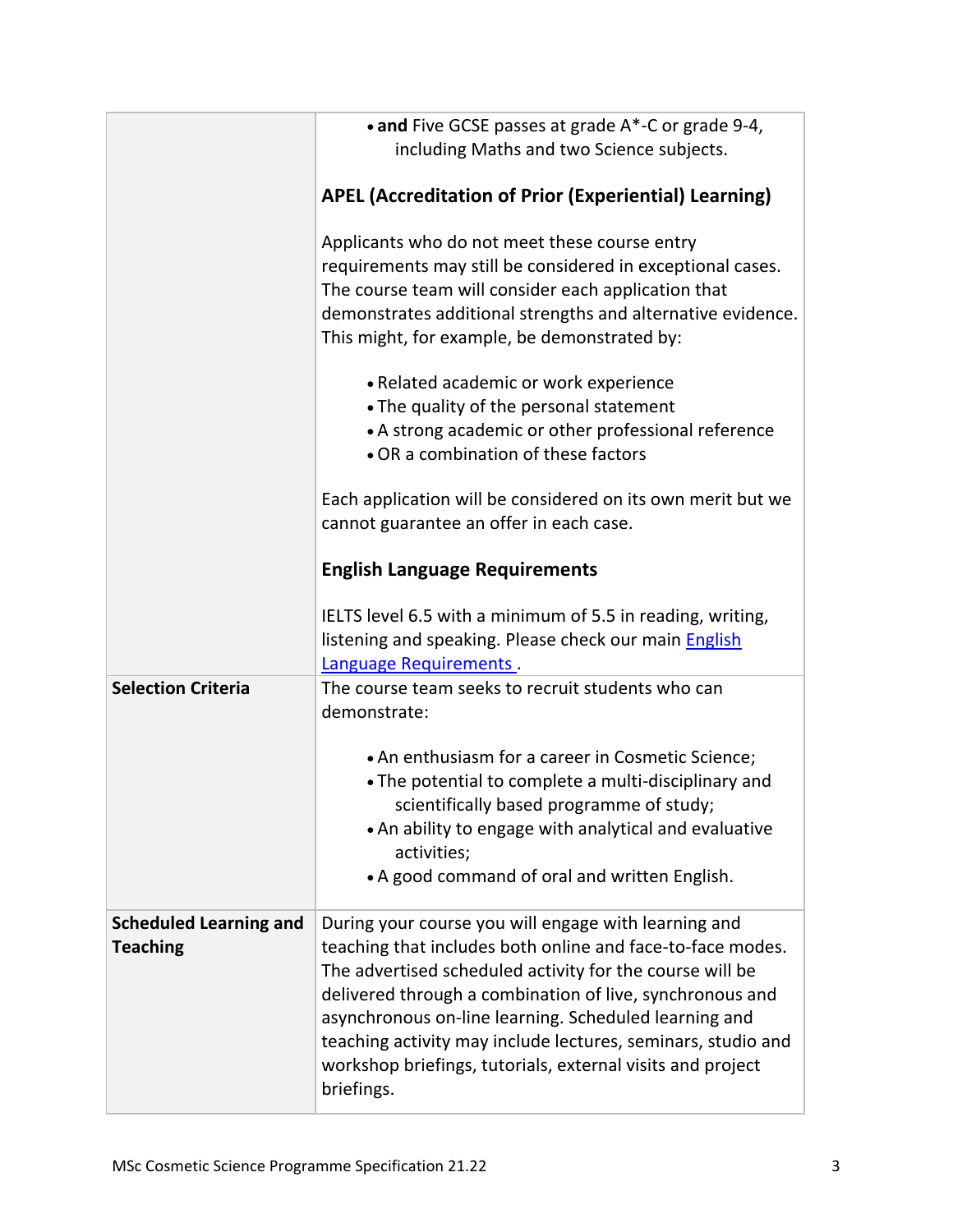## **Awards and Percentage of Scheduled Learning**

## **Year 1**

| <b>Percentage of Scheduled Learning</b>     | 23             |
|---------------------------------------------|----------------|
| <b>Awards</b>                               | <b>Credits</b> |
| Certificate of Higher Education (Exit Only) | 120            |
| Year <sub>2</sub>                           |                |
| <b>Percentage of Scheduled Learning</b>     | 24             |
| <b>Awards</b>                               | <b>Credits</b> |
| Diploma of Higher Education (Exit Only)     | 240            |
| Year <sub>3</sub>                           |                |
| <b>Percentage of Scheduled Learning</b>     | 20             |
| <b>Awards</b>                               | <b>Credits</b> |
| Bachelor of Science (Exit Only)             | 360            |
| Year 4                                      |                |
| <b>Percentage of Scheduled Learning</b>     | 11             |
| <b>Awards</b>                               | <b>Credits</b> |
| Master of Science                           | 480            |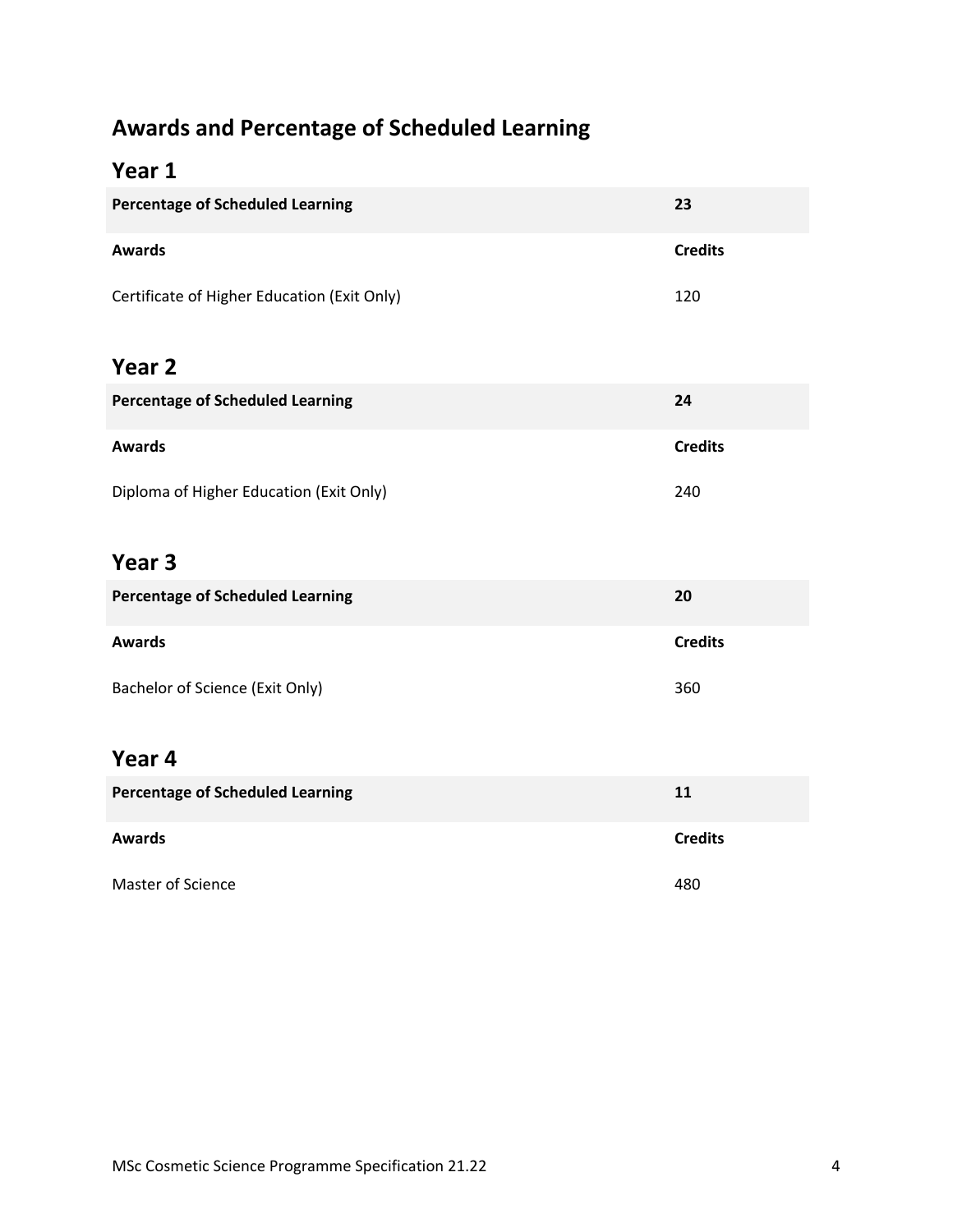## **Course Aims and Outcomes**

The Aims and Outcomes of this Course are as follows:

| Aim/Outcome Description |                                                                                                                                                                                                                                        |
|-------------------------|----------------------------------------------------------------------------------------------------------------------------------------------------------------------------------------------------------------------------------------|
| Aim                     | • Provide you with a unique Integrated Master's experience in<br>cosmetic science, based on the study and practice of a range of<br>relevant disciplines.                                                                              |
| Aim                     | • Develop your capacity to respond to complex issues and problems<br>independently, systematically and creatively.                                                                                                                     |
| Aim                     | • Provide you with an in-depth working knowledge of cosmetic science<br>and related areas, and offer you the opportunity to apply it within a<br>professional context.                                                                 |
| Aim                     | • Develop your practical laboratory skills and your competence in the<br>planning, design, execution, interpretation and reporting of<br>experiments.                                                                                  |
| Aim                     | • Enhance your ability to communicate and interact with professionals<br>from other disciplines.                                                                                                                                       |
| Aim                     | • Develop your ability to enter employment, respond to professional<br>opportunities or to undertake further study.                                                                                                                    |
| Outcome                 | 1. Coherent and systematic knowledge of the various disciplines<br>underpinning cosmetic science and technology.                                                                                                                       |
| Outcome                 | 2. An application of appropriate theoretical scientific principles to the<br>development, production and marketing of cosmetic products.                                                                                               |
| Outcome                 | 3. An understanding of the structure and functioning of the cosmetic<br>and related industries.                                                                                                                                        |
| Outcome                 | 4. An ability to apply your research, analytical, organisational,<br>management and communication skills in dealing with complex issues<br>and solving problems.                                                                       |
| Outcome                 | 5. Effective use of specialist laboratory and analytical equipment,<br>appropriate to the level of study.                                                                                                                              |
| Outcome                 | 6. An ability to initiate, research, plan, manage and present an<br>independent Master's project report or dissertation in your chosen<br>area of cosmetic science, showing originality in the application of<br>knowledge and skills. |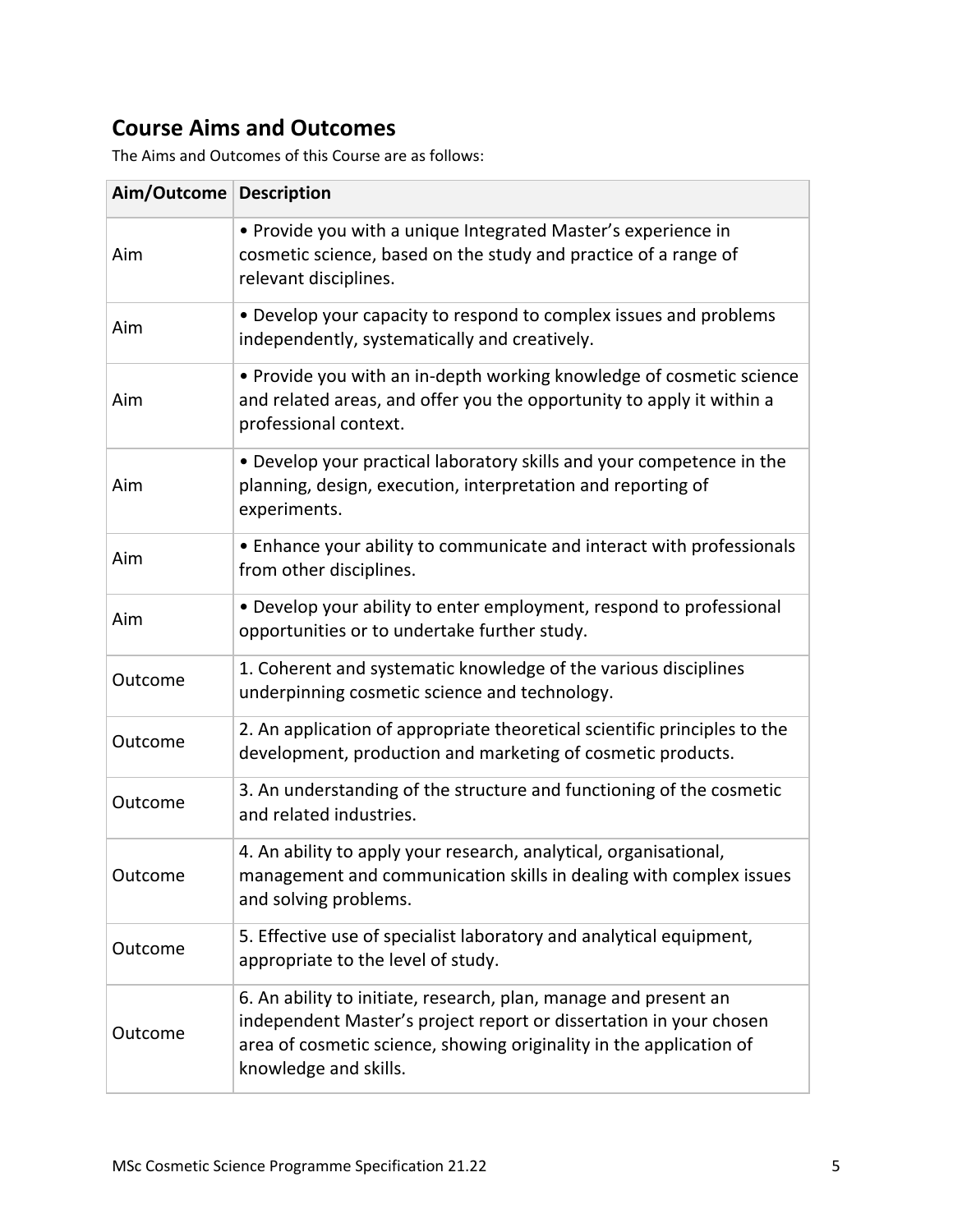| Outcome | 7. Evidence of engagement with the principles and attributes outlined |
|---------|-----------------------------------------------------------------------|
|         | in the UAL Creative Attributes Framework.                             |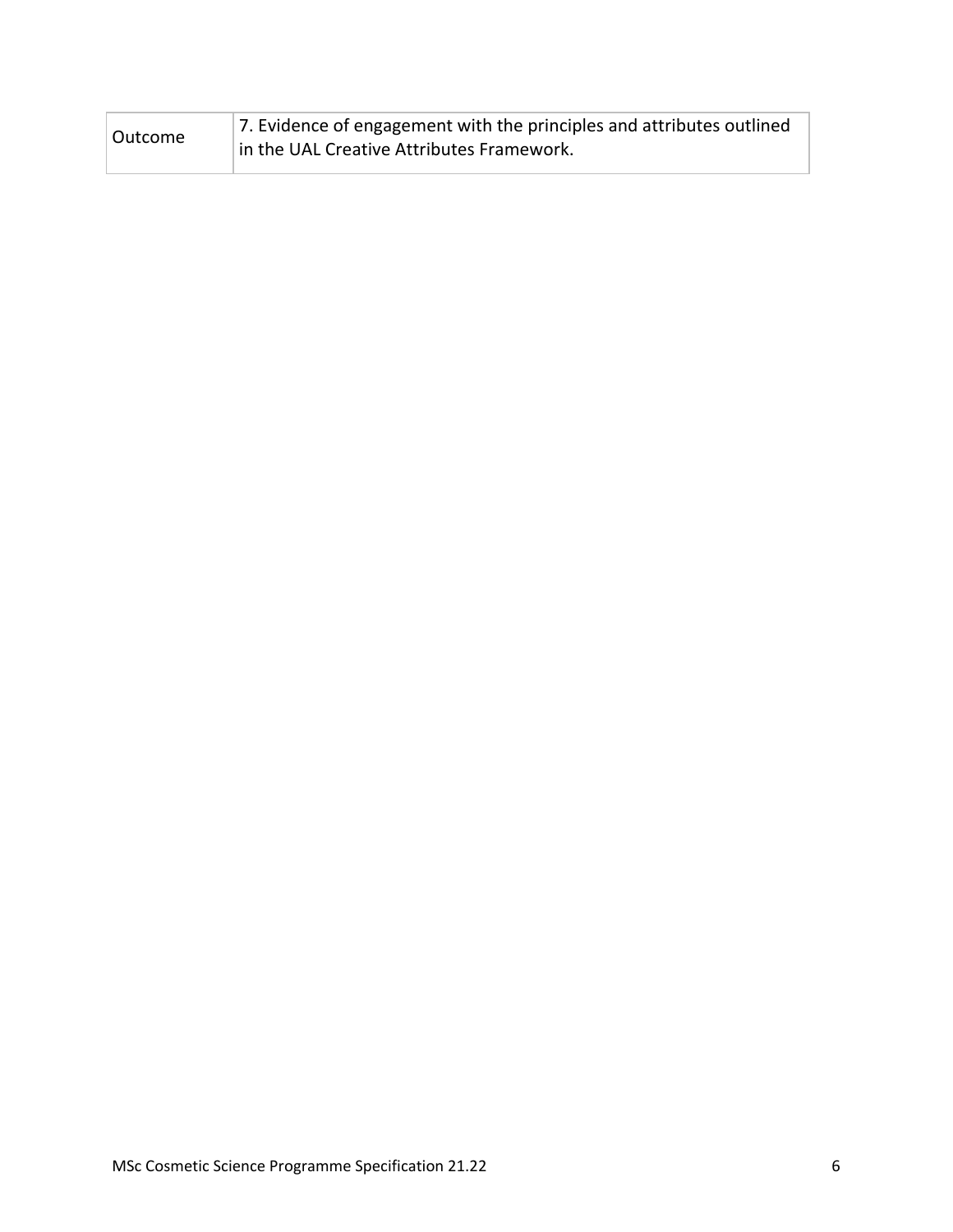|                | <b>Distinctive Features</b>                                                                                                                                                                                             |
|----------------|-------------------------------------------------------------------------------------------------------------------------------------------------------------------------------------------------------------------------|
| $\mathbf{1}$   | The only Integrated MSc in Cosmetic Science in the world.                                                                                                                                                               |
| $\overline{2}$ | Situated in a unique creative and business environment, reflected in the<br>multidisciplinary nature of the curriculum.                                                                                                 |
| 3              | Based on 20 years of experience of delivering HE courses in Cosmetic Science at<br>LCF.                                                                                                                                 |
| 4              | Developed in consultation with industry and professional bodies.                                                                                                                                                        |
| 5              | Delivered by research active staff, including the LCF's Professor in Cosmetic<br>Science.                                                                                                                               |
| 6              | Strongly and continuously supported by the industry.                                                                                                                                                                    |
| 7              | Involved in several active Erasmus links.                                                                                                                                                                               |
| 8              | In receipt of Industry sponsorship for 20 years (via Cosmetic, Toiletry and<br>Perfumery Association), including 6 annual student awards of total value of £6,000.                                                      |
| 9              | Nationally and internationally recognised for its quality (e.g. Society of Cosmetic<br>Scientists' conference attendance and travel awards, German association SEPAWA<br>awards for best students of applied sciences). |
| 10             | Offers an optional Diploma in Professional Studies (120 credits).                                                                                                                                                       |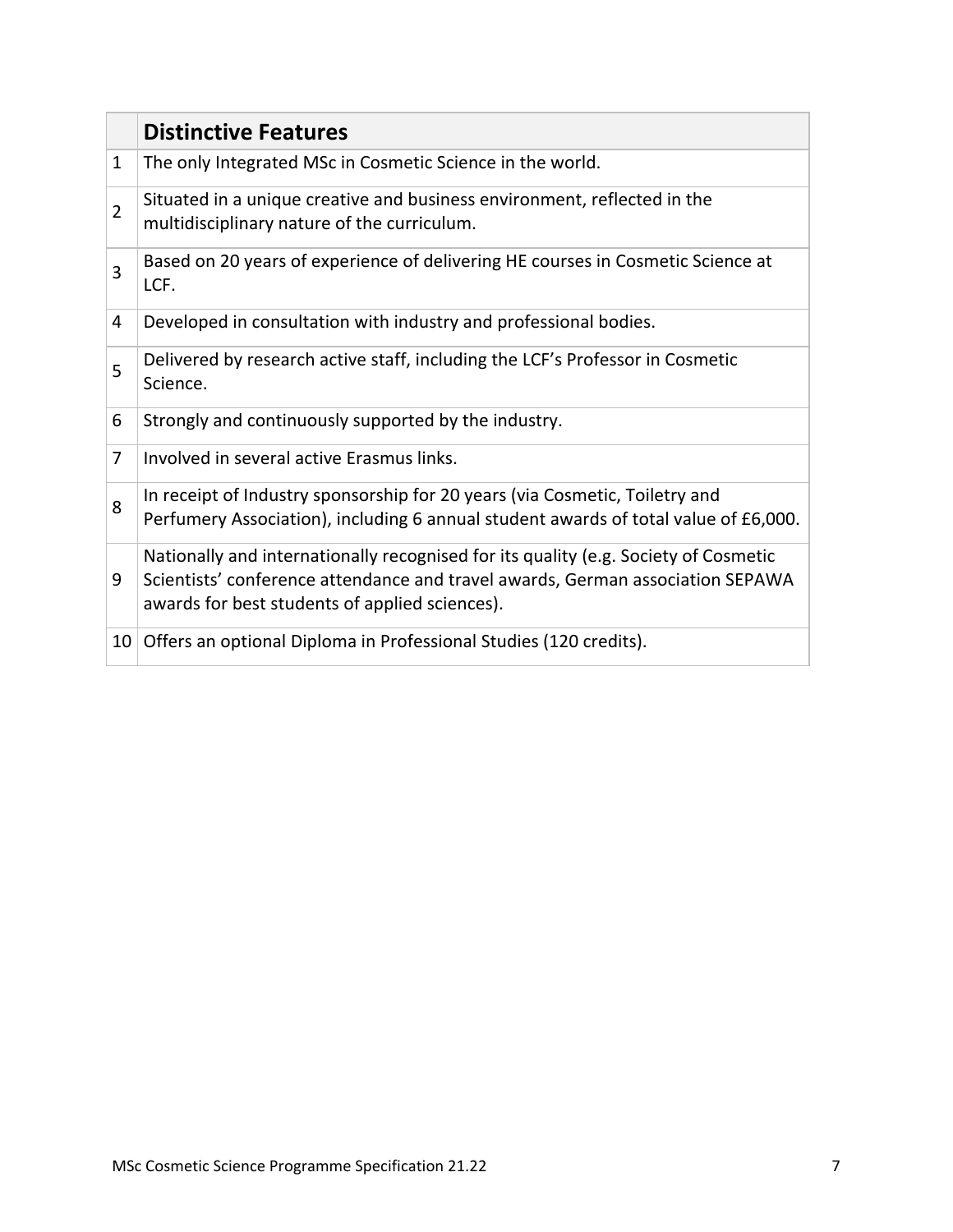## **Course Detail**

#### **Introduction**

MSc Cosmetic Science is an applied science course designed for students who want a career in the cosmetics and personal care industries. The course focusses on the needs of those industries and their consumers.

These industries have expanded rapidly in recent years, as consumers have become more aware of the potential benefits of cosmetic products, and more critical of the way they are produced. In addition to subject-specific knowledge, the course enables students to develop the critical and analytical skills necessary to become cosmetic scientists.

#### **What to expect**

- An integrated master's course leading to a unique classification, in which students start at undergraduate level and are awarded a Master's award upon completion;
- A programme with vast laboratory experience, during which students learn to formulate and test many types of cosmetic products;
- Laboratory-based projects that will challenge students to develop their own formulations, catering for specific consumer needs;
- A solid scientific background and the opportunity to take on a year-long industry placement;
- A course that equips graduates with knowledge and understanding of the various disciplines within Cosmetic Science and of how the industry works – the Cosmetic Toiletry and Perfumery Association (CTPA) recognises the course as one 'of immediate relevance to the industry' due to its bespoke curriculum.

Graduates from MSc Cosmetic Science are employed throughout the industry, both in the UK and internationally, in a wide range of roles. These include research and development, product manufacturing, marketing, technical sales, product testing, quality assurance, logistics and regulation sectors. Employment prospects for graduates are excellent, with most of them being in professional roles within 6 months of leaving the course, while some graduates choose to take an entrepreneurial route.

#### **Work experience and opportunities**

Students will have the opportunity to undertake an optional industry placement year between the second and final year of the course, which will enhance the employability of students by offering valuable experience and contacts within the industry, as well as earning an additional Diploma in Professional Studies qualification.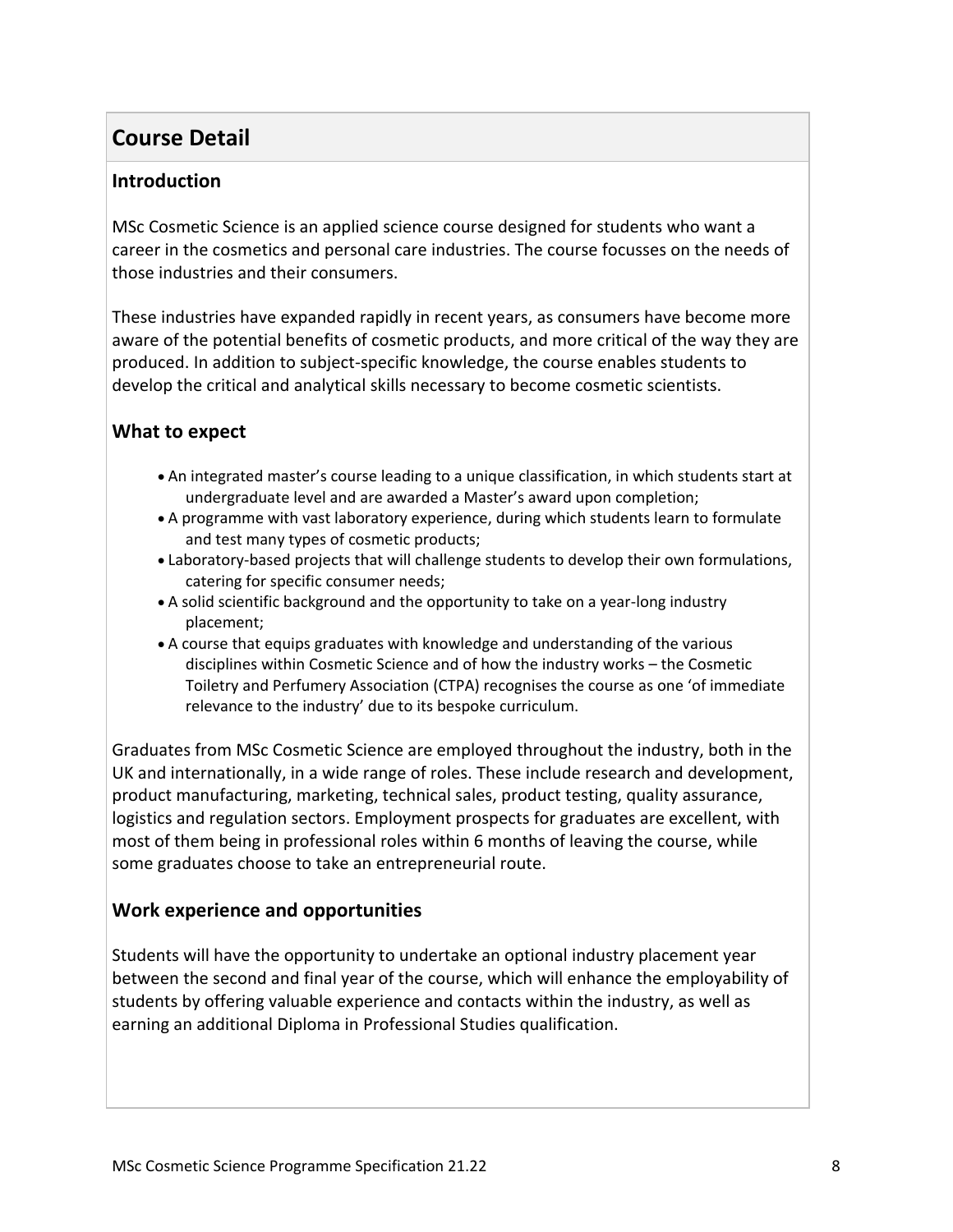#### **Mode of study**

MSc Cosmetic Science runs for 120 weeks (150 weeks with the optional Placement year) in full-time mode. It is divided into 4 stages, or 5 with the optional Placement year, over 4/5 academic years. Each stage lasts 30 weeks.

## **Course Units**

#### **Year 1**

Year 1 is planned to help you to make the transition from school to university study successfully. A unit is included to assist you in developing the skills you will need to become an independent learner. There will be units in the core sciences that will prepare you for the specific demands of understanding cosmetic science. In Block 2 you will begin formulating a variety of cosmetic products and even get the chance to develop your own.

All year 1 students take the 'Better Lives' unit which allows you to explore diversity, social responsibility and sustainability, all themes which are increasingly important in contemporary society.

Units studied:

- Introduction to Cosmetic Science
- Applied Chemistry
- Applied Biology
- Colloidal Science
- Formulation Science
- Better Lives

#### **Year 2**

Year 2 continues with the core disciplines, but also focusses on the creation of specific products for care of the skin and hair, and also in perfumery and decorative cosmetics. In addition to formulating many different products, you will learn how to test and evaluate them for both efficacy and stability.

This year will also introduce you to the important subject of product safety and the relevant legislation governing the formulation and sale of safe, legally compliant cosmetics. Additionally, you will discuss packaging and its role in protecting cosmetic products and enhancing sales.

Units studied:

• Skincare and Colour Cosmetics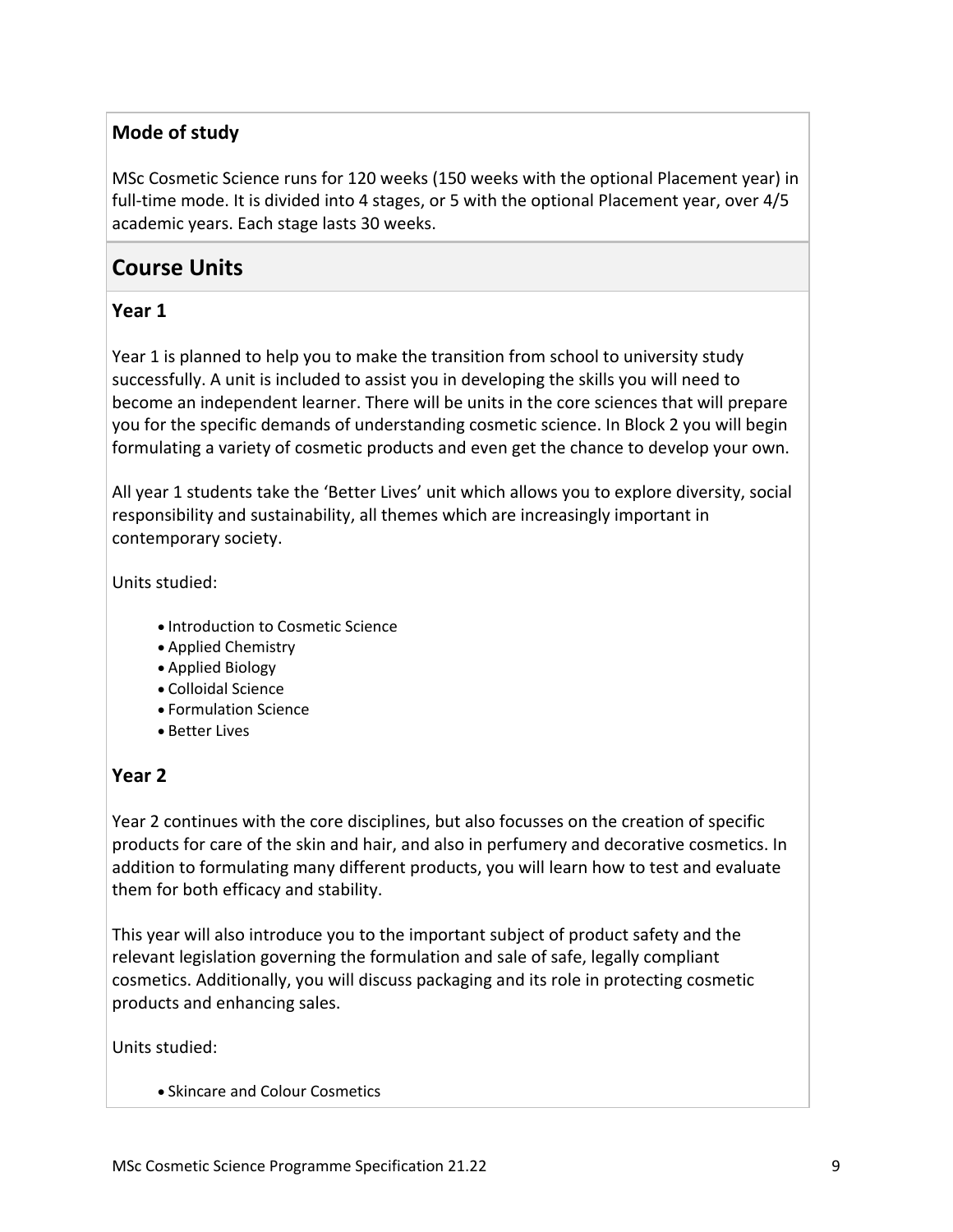- Product Evaluation
- Product Safety, Quality and Legislation
- Product Packaging and Stability
- Haircare
- Perfumery

**The optional Diploma in Professional Studies carries 120 credits, and constitutes an independent award. Credits achieved on the Diploma are not part of the final degree award.**

The Diploma year is a single unit, undertaken as a form of full time study, with placement activity at its core. For those who take up the option of studying the Diploma, the experience is designed to be an integrated and assessed part of a student's journey through the course. It allows students the opportunity to experience the atmosphere, pace and discipline of working in the industry, through total involvement in the day-to-day activities of a company. It will build on the knowledge gathered through course work to practically demonstrate the roles and functions, and operations typical of the fashion industry and the student's chosen specialism.

The Diploma is undertaken after successful completion of stage 2 of the course. Placements may be in the United Kingdom or abroad and may be in a range of relevant roles within the industry depending on your area of interest. Graduate Futures offer a comprehensive programme, including workshops and tutorials, which prepares students for the application process and interviews. Both Graduate Futures and the academic team support students throughout the placement year.

#### **Year 3**

Year 3 of the course is more dedicated to the business aspects of the industry, providing you with an understanding of how all aspects of product development and production come together in the finished project – the manufacturing, packaging, efficacy testing and marketing of products will be considered. You will also continue to develop your formulation skills. Block 2 will culminate in a product launch project, which will allow you to follow the stages required to take a new product from idea to sale.

Units studied:

- Applied Product Formulation
- Production and Distribution Management
- Strategic Marketing
- Cosmetic Product Claims
- Product Launch Project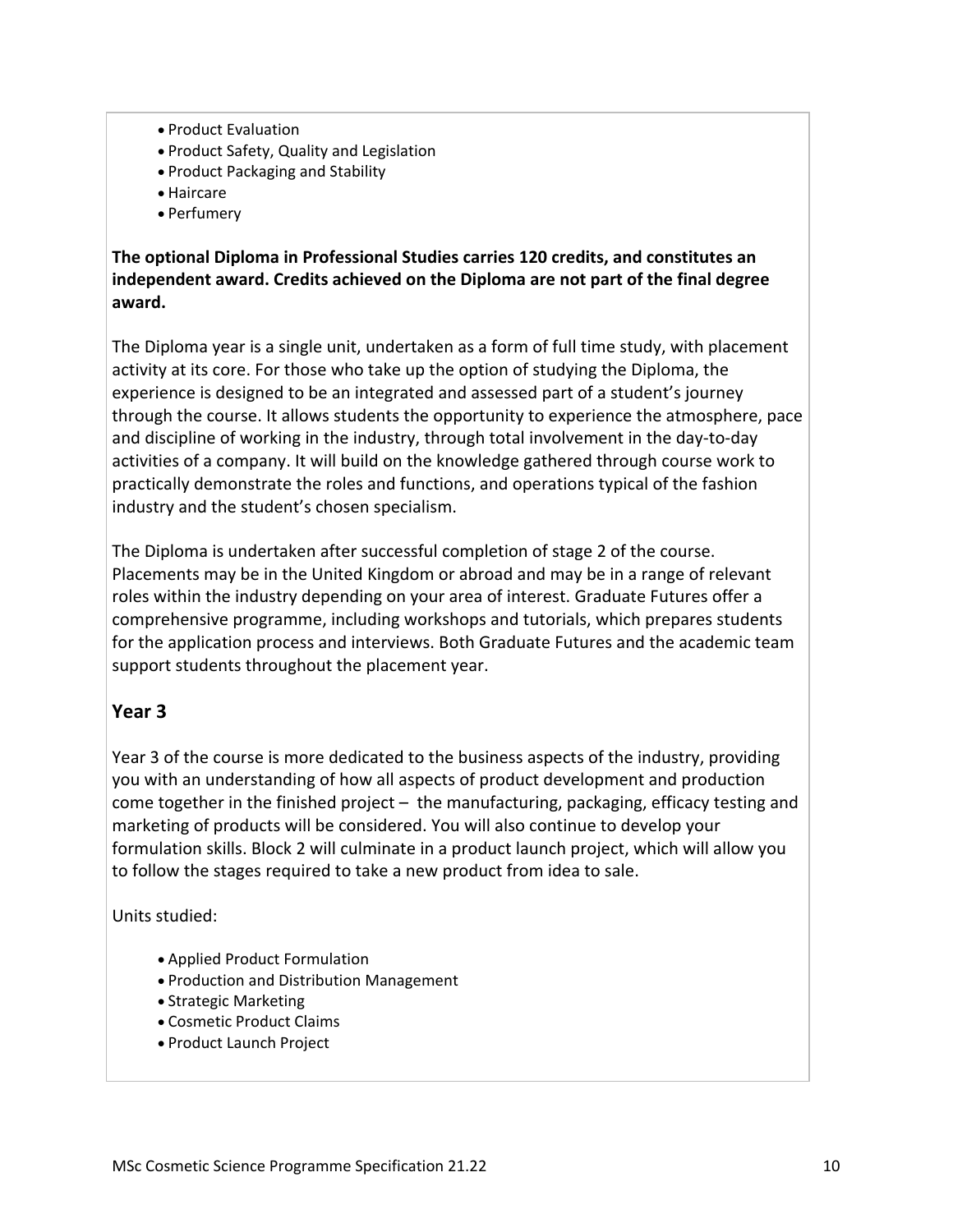#### **Final Year**

The final year of your course brings together all the topics that you have covered during your time at the College. The Advanced Cosmetic Science unit gives an overview of current trends in cosmetic science and the industry. The main focus of your studies, however, will be your MSc project. Choosing from a list of available topics, with the option to suggest your own, you will begin by creating a Project Proposal which will form the basis of your project report (laboratory-based projects) or dissertation (theoretical, literature-based projects). All topics are expected to address issues of practical or theoretical importance for the cosmetics industry.

Units studied:

- MSc Project Proposal
- Advanced Cosmetic Science
- MSc Project for Cosmetic Science

## **Learning and Teaching Methods**

*The following teaching and learning methods are employed to support the integrated achievement of the course outcomes:*

- Lectures
- Seminars
- Visiting speakers
- Group and individual tutorials
- Group and individual presentations
- Laboratory workshops
- Statistical software training
- Laboratory open access
- Self-directed study

## **Assessment Methods**

*The following assessment methods are employed to support the integrated aims of the course outcomes:*

- Time-constrained examination
- Practical examination
- Oral presentation (individual or group)
- Laboratory report
- Project report
- Master's report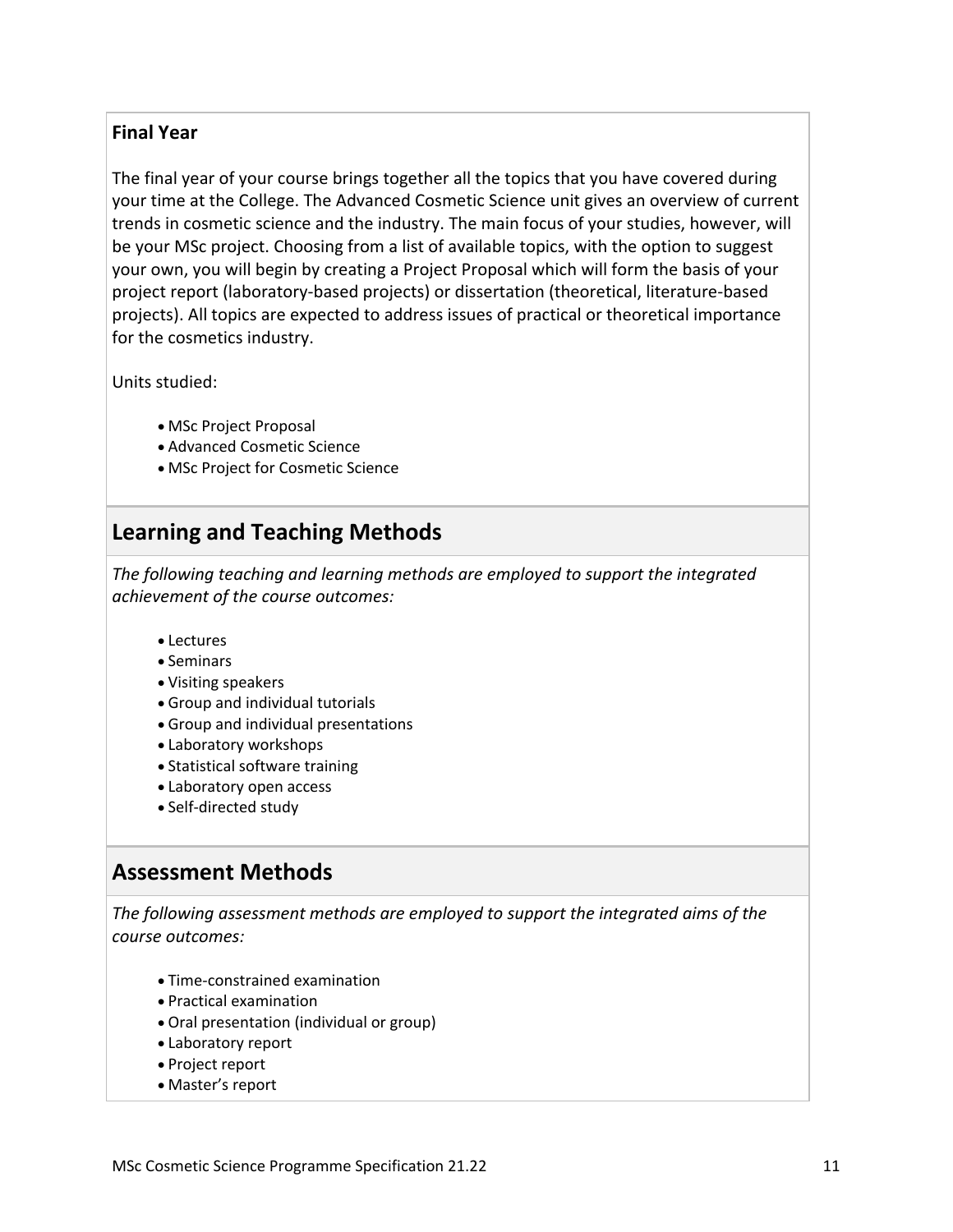- Master's dissertation
- Essay
- Reflective statement

### **Reference Points**

The following reference points were used in designing the course:

- Learning, Teaching and Enhancement Strategy 2015-2022: Delivering transformative education UAL Tutorial Policy
- The UAL Creative Attributes Framework Overview and Guidance for Course Teams
- LCF Credit Framework (various updates)
- Feedback from the cosmetic industry, alumni and students
- QAA Framework for Higher Education Qualifications
- QAA Subject Benchmark Statement: Chemistry (relevant elements)
- QAA Subject benchmark Statement: Pharmacy (relevant elements)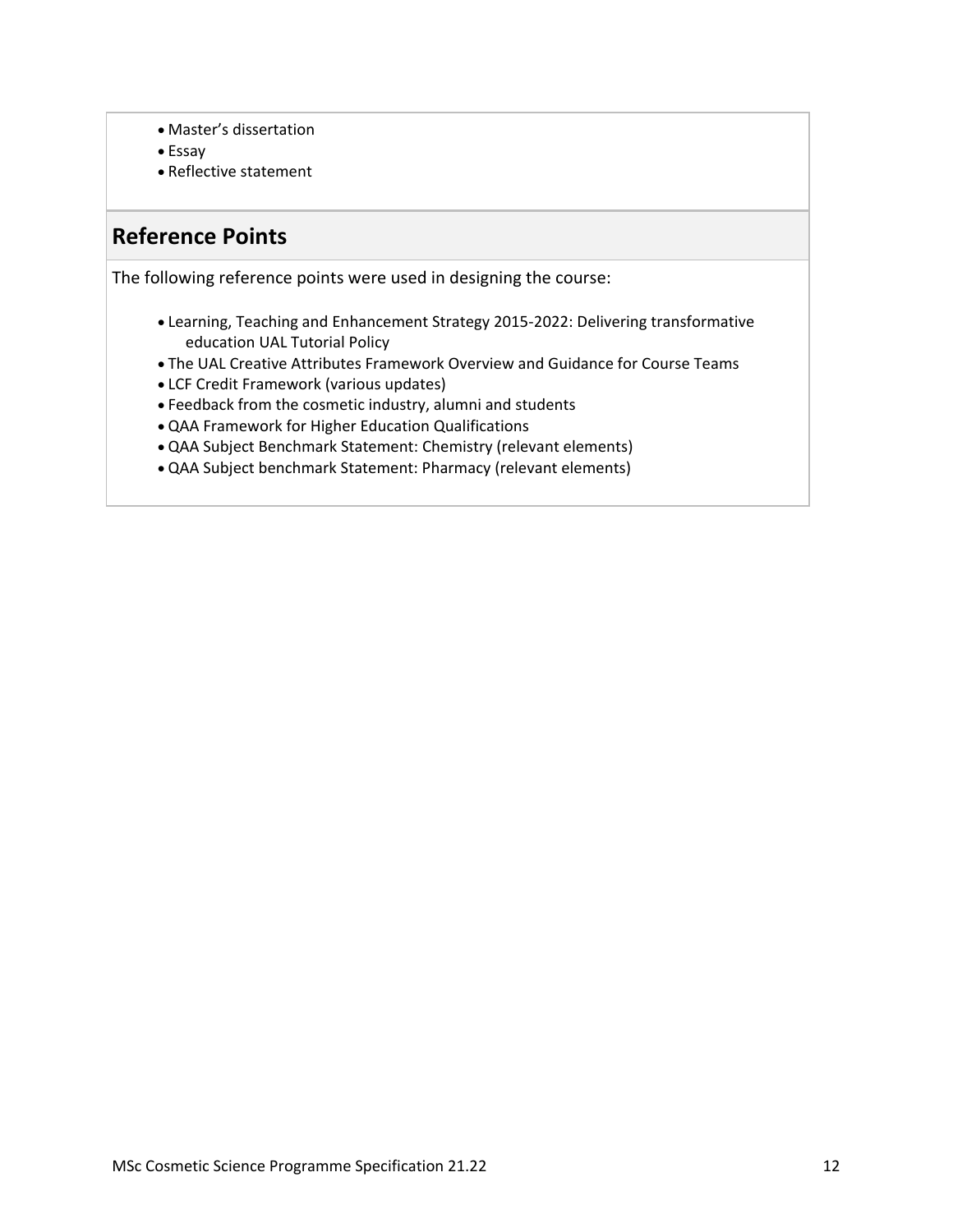## **Course Diagram**

#### **MSc Cosmetic Science** – PLEASE NOTE DUE TO VACATION DATES, SPECIFIC DELIVERY WEEKS MAY CHANGE.

S=summative assessment

#### E1, E2=summative element assessment

|                                                                         | LEVEL 4 - Stage 1 |              |                |                 |   |                |   |   |    |    |    |    |                |    |                                            |                                     |    |    |    |    |    |    |    |    |    |    |           |    |    |
|-------------------------------------------------------------------------|-------------------|--------------|----------------|-----------------|---|----------------|---|---|----|----|----|----|----------------|----|--------------------------------------------|-------------------------------------|----|----|----|----|----|----|----|----|----|----|-----------|----|----|
| <b>BLOCK 1</b>                                                          |                   |              |                |                 |   |                |   |   |    |    |    |    | <b>BLOCK 2</b> |    |                                            |                                     |    |    |    |    |    |    |    |    |    |    |           |    |    |
| 1                                                                       | $\overline{2}$    | $\mathbf{3}$ | $\overline{4}$ | $5\overline{)}$ | 6 | $\overline{7}$ | 8 | 9 | 10 | 11 | 12 | 13 | 14             | 15 | 16                                         | 17                                  | 18 | 19 | 20 | 21 | 22 | 23 | 24 | 25 | 26 | 27 | 28        | 29 | 30 |
| <b>Introduction to Cosmetic Science</b><br>$\mathsf{S}$<br>(20 credits) |                   |              |                |                 |   |                |   |   |    |    |    |    |                |    |                                            |                                     |    |    |    |    |    |    |    |    |    |    |           |    |    |
| <b>Applied Chemistry</b><br>$\mathsf{S}$<br>(20 credits)                |                   |              |                |                 |   |                |   |   |    |    |    |    |                |    |                                            |                                     |    |    |    |    |    |    |    |    |    |    |           |    |    |
| <b>Applied Biology</b><br><b>E1</b><br>(20 credits)                     |                   |              |                |                 |   |                |   |   |    | E2 |    |    |                |    |                                            |                                     |    |    |    |    |    |    |    |    |    |    |           |    |    |
|                                                                         |                   |              |                |                 |   |                |   |   |    |    |    |    |                |    |                                            | <b>Better Lives</b><br>(20 credits) |    |    |    | S  |    |    |    |    |    |    |           |    |    |
|                                                                         |                   |              |                |                 |   |                |   |   |    |    |    |    |                |    | <b>Colloidal Science</b><br>(20 credits)   |                                     |    |    |    |    |    |    |    |    | S  |    |           |    |    |
|                                                                         |                   |              |                |                 |   |                |   |   |    |    |    |    |                |    | <b>Formulation Science</b><br>(20 credits) |                                     |    |    |    |    |    |    |    |    |    | E1 | <b>E2</b> |    |    |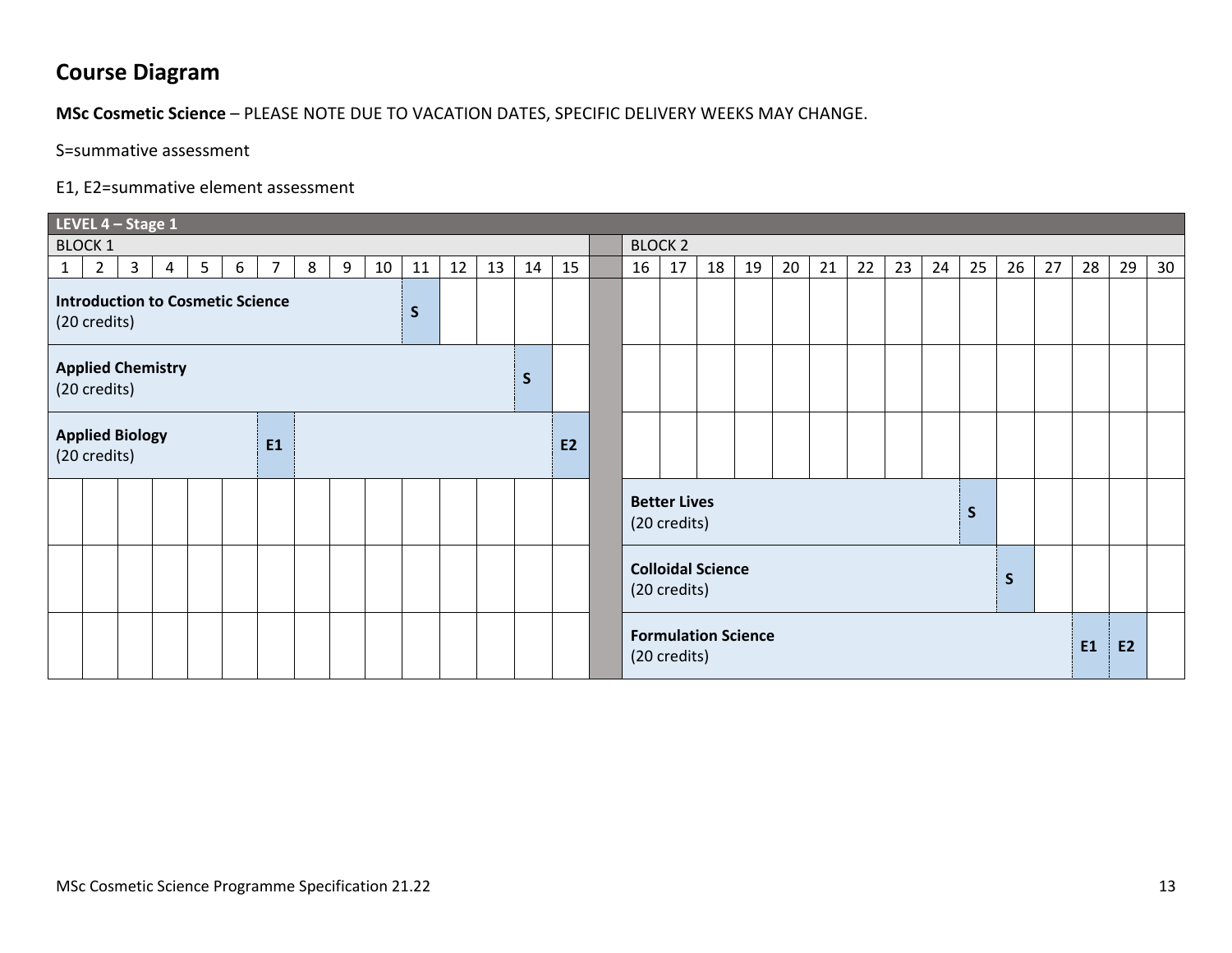| LEVEL $5 -$ Stage 2                                                                                              |              |                                          |                |              |    |    |                                        |    |    |    |    |    |              |           |    |    |    |
|------------------------------------------------------------------------------------------------------------------|--------------|------------------------------------------|----------------|--------------|----|----|----------------------------------------|----|----|----|----|----|--------------|-----------|----|----|----|
| <b>BLOCK 1</b>                                                                                                   |              |                                          | <b>BLOCK 2</b> |              |    |    |                                        |    |    |    |    |    |              |           |    |    |    |
| 5<br>8<br>9<br>11<br>12<br>13<br>$\overline{2}$<br>$\mathbf{3}$<br>6<br>$\overline{7}$<br>$10-1$<br>14<br>4<br>1 | 15           |                                          | 16             | 17           | 18 | 19 | 20                                     | 21 | 22 | 23 | 24 | 25 | 26           | 27        | 28 | 29 | 30 |
| <b>Skincare and Colour</b>                                                                                       |              |                                          |                |              |    |    |                                        |    |    |    |    |    |              |           |    |    |    |
| <b>E1</b><br><b>E2</b><br><b>Cosmetics</b>                                                                       |              |                                          |                |              |    |    |                                        |    |    |    |    |    |              |           |    |    |    |
| (20 credits)                                                                                                     |              |                                          |                |              |    |    |                                        |    |    |    |    |    |              |           |    |    |    |
| <b>Product Evaluation</b><br>(20 credits)                                                                        | <sub>S</sub> |                                          |                |              |    |    |                                        |    |    |    |    |    |              |           |    |    |    |
| <b>Product Safety, Quality and Legislation</b><br>$\mathsf{s}$<br>(20 credits)                                   |              |                                          |                |              |    |    |                                        |    |    |    |    |    |              |           |    |    |    |
|                                                                                                                  |              |                                          |                | (20 credits) |    |    | <b>Product Packaging and Stability</b> |    |    |    |    |    | $\mathsf{S}$ |           |    |    |    |
|                                                                                                                  |              | Haircare<br>$\mathsf{S}$<br>(20 credits) |                |              |    |    |                                        |    |    |    |    |    |              |           |    |    |    |
|                                                                                                                  |              | Perfumery<br>(20 credits)                |                |              |    |    |                                        |    |    |    |    |    |              | <b>E1</b> | E2 |    |    |

**OPTIONAL DIPLOMA YEAR – LEVEL 5**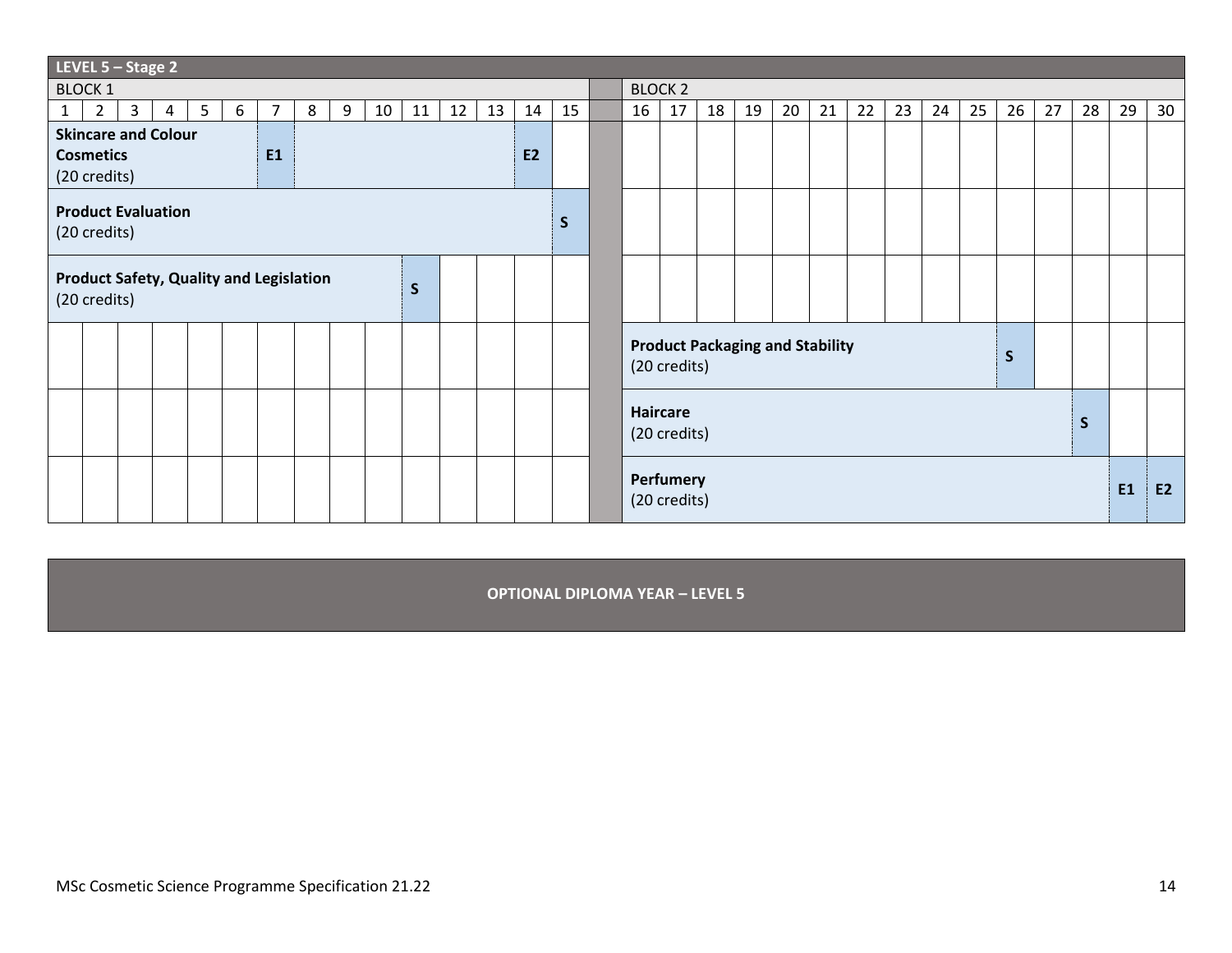| LEVEL $6 -$ Stage 3                                                                  |                |  |                                                     |    |    |    |    |    |    |    |    |    |    |    |    |          |    |
|--------------------------------------------------------------------------------------|----------------|--|-----------------------------------------------------|----|----|----|----|----|----|----|----|----|----|----|----|----------|----|
| <b>BLOCK 1</b>                                                                       | <b>BLOCK 2</b> |  |                                                     |    |    |    |    |    |    |    |    |    |    |    |    |          |    |
| $\overline{2}$<br>5<br>3<br>8<br>12<br>13<br>6<br>7<br>9<br>10<br>11<br>14<br>1<br>4 | 15             |  | 16                                                  | 17 | 18 | 19 | 20 | 21 | 22 | 23 | 24 | 25 | 26 | 27 | 28 | 29       | 30 |
| <b>Applied Product Formulation</b><br>S<br>(20 credits)                              |                |  |                                                     |    |    |    |    |    |    |    |    |    |    |    |    |          |    |
| <b>Production and Distribution Management</b><br>(20 credits)                        |                |  |                                                     |    |    |    |    |    |    |    |    |    |    |    |    |          |    |
| <b>Strategic Marketing</b><br><b>E1</b><br><b>E2</b><br>(20 credits)                 |                |  |                                                     |    |    |    |    |    |    |    |    |    |    |    |    |          |    |
|                                                                                      |                |  | <b>Cosmetic Product Claims</b><br>S<br>(20 credits) |    |    |    |    |    |    |    |    |    |    |    |    |          |    |
|                                                                                      |                |  | <b>Product Launch Project</b><br>(40 credits)       |    |    |    |    |    |    |    |    |    |    |    |    | <b>S</b> |    |

| LEVEL $7$ – Stage 4                                               |                |    |    |    |    |    |    |    |    |    |                |    |    |    |           |    |
|-------------------------------------------------------------------|----------------|----|----|----|----|----|----|----|----|----|----------------|----|----|----|-----------|----|
| <b>BLOCK 1</b>                                                    | <b>BLOCK 2</b> |    |    |    |    |    |    |    |    |    |                |    |    |    |           |    |
| 10<br>12<br>3<br>-5<br>11<br>⇁<br>13<br>8<br>9<br>4<br>6          | 15<br>14       | 16 | 17 | 18 | 19 | 20 | 21 | 22 | 23 | 24 | 25             | 26 | 27 | 28 | 29        | 30 |
| <b>Advanced Cosmetic Science</b><br>(40 credits)                  | $\mathsf{S}$   |    |    |    |    |    |    |    |    |    |                |    |    |    |           |    |
| <b>MSc Project Proposal</b><br>(20 credits)<br>э                  |                |    |    |    |    |    |    |    |    |    |                |    |    |    |           |    |
| <b>MSc Project for Cosmetic</b><br><b>Science</b><br>(60 credits) |                |    |    |    |    |    |    |    |    |    | E <sub>1</sub> |    |    |    | <b>E2</b> |    |